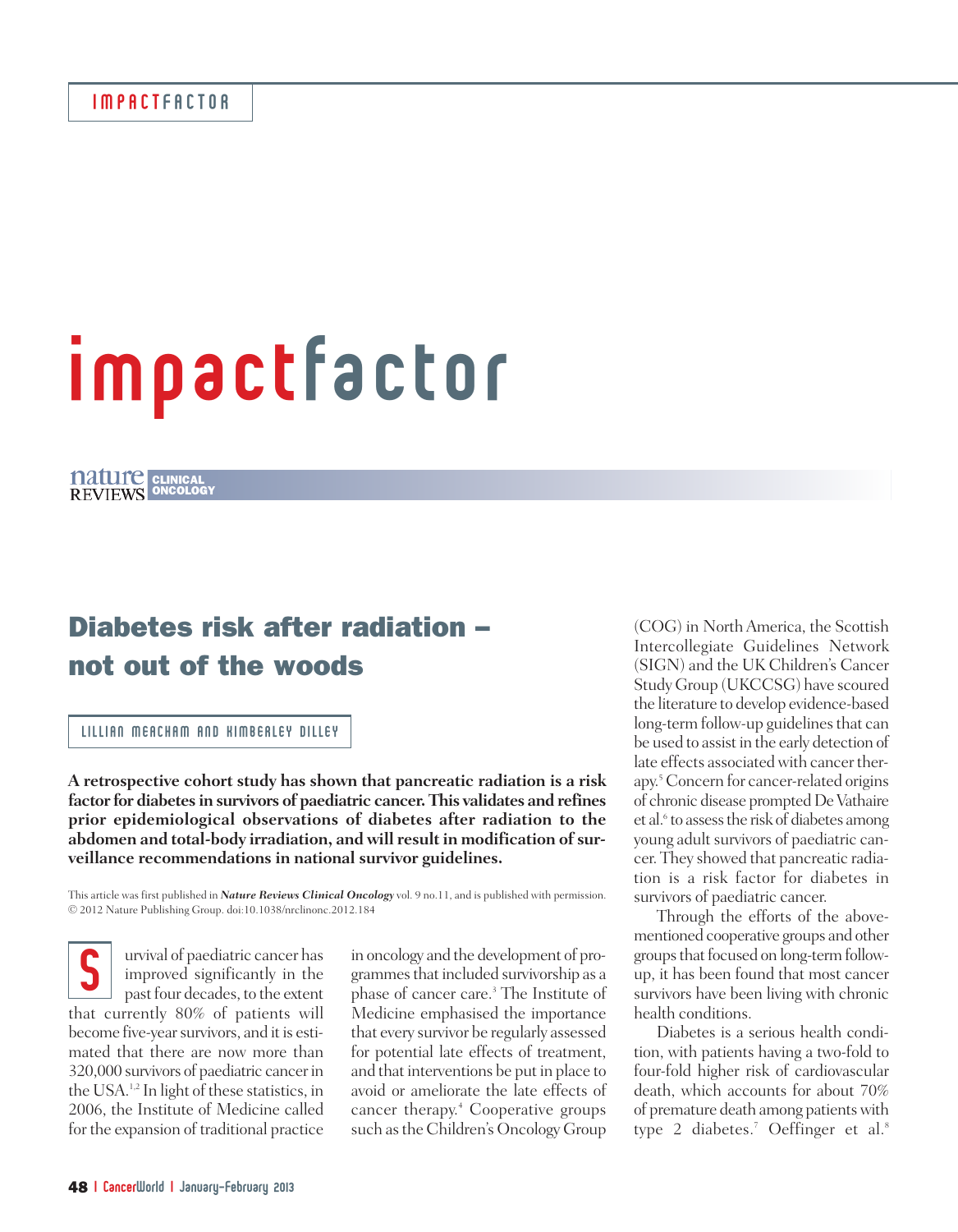reported that the 30-year cumulative incidence for a chronic health condition in cancer survivors was 73%, with 42% of survivors living with a severe disabling or life-threatening condition, or a condition that had resulted in death. <sup>8</sup> It is now standard practice to begin guidelinebased surveillance for late effects in all patientswho had paediatric cancer once they are two years beyond the completion of cancer therapy. Some late effects begin soon after the cancer therapeutic agent exposure (neuropathy), some worsen as the survivor ages (cardiac disease) and some late effects do not emerge until the survivor is a young or middle-aged adult (second malignancies and infertility).This variable pattern of emergence of health conditions in survivors of paediatric cancer supports the need for lifelong follow-up and ongoing research to continue to identify the late effects of cancer treatment. In addi-The to the

tion, the late development of new conditions or progressive worsening of established late effects supports that there is not a window of follow up after which a survivor is 'out of the woods'.

The concern for cancer-treatment-related dia-

betes in this population was first reported in 1995 by Teinturier and coauthors, with the observation of a non-autoimmune insulinopenic form of diabetes 20 years afterradiation. <sup>9</sup> Further assessment of 121 patients who had received abdominal radiation revealed that 6.6% of them had diabetes. These eight patients were said to have pancreatic diabetes, which was not considered as classic type 1 diabetes or non-insulindependent diabetes mellitus. In this Letter to the Editor, Teinturier questions the role of abdominal radiation, specifically left-sided radiation, in the development of diabetes in survivors.<sup>9</sup> In a report

from the Childhood Cancer Survivor Study, survivors' self-report of treatment for diabetes was found to be 1.8 times more likely in 8599 survivors compared with 2936 siblings after adjustment for BMI, age, sex, race and ethnicity, household income and insurance. Survivors of neuroblastoma were seven times more likely and survivors of Wilms tumour and Hodgkin lymphoma twice as likely to develop diabetes after treatment if they received abdominal radiation. 10

De Vathaire et al. <sup>6</sup> have taken this observation and further refined the investigation ofrisk for diabetes afterradiation by verifying the self-report of diabetes in young adult survivors of paediatric cancer, and then calculating the radiation dose to the pancreas through dosimetry. Selfreport questionnaires were sent to survivors treated for solid tumours or lymphoma (excluding leukaemia) from eight centres in France and the UK.<sup>6</sup> Of

**es<br>Explored**<br>confirm This study has led to modifications of the COG Long-Term Follow-Up Guidelines for Survivors

the 3468 survivors, questionnaires were sent to 2923 and returned by 86% of survivors, yielding 95 self-reports of diabetes. Diabetes was confirmed in 65 patients through communication with the

healthcare providers for these survivors. Of the confirmed cases, 18% were treated with insulin only, 54% with oral medications, 17% with both insulin and oral medications and 11% had no treatment. Diabetes was associated with radiation to the tail of the pancreas – at the site where the islets of Langerhans are most concentrated – with a relative risk (RR) of diabetes of 11.5 (95%CI 3.9– 34.0) in patients who received 10 Gy of radiation to the tail of the pancreas. The effect was dose dependent, with a plateau of risk at 20–29 Gy. Children who were younger than two years at the time of radiation were at higher risk, with a RR

## **Key point**

Radiation to the tail of the pancreas increases risk of the development of diabetes in survivors of paediatric cancer and thus is a risk factor prompting the Children's Oncology Group to recommend routine screening of at-risk patients using fasting glucose or haemoglobin A1c.

of 2.1 (95%CI 1.4–4.3) at 1Gy compared with 1.4 (95%CI 1.1–2.2) for older patients.These findingswere unchanged when adjusting for BMI, and no associations were found with chemotherapeutic exposures or radiation to the head or body of the pancreas.

The limitations of this study are the retrospective approach and the dependence on self-report of medical conditions in survivors. The true prevalence of diabetes is difficult to determine without a standardised methodology of screening and a prospective approach to surveillance. With a prospective approach, the time frame for emergence of disease can be better characterised, as well as having the advantage of improved biochemical classification of the impaired glucodynamics. Although associations with chemotherapy were not found, ascertainment of exposure to glucocorticoidswas an acknowledged gap in this study, which did not routinely collect steroid exposure data.

The data reported by de Vathaire et al. <sup>6</sup> confirmand further define the risk of abdominal radiation in the development of diabetes as a late effect of cancer treatment. This study has led to modifications of the COG Long-Term Follow-Up Guidelines for Survivors of Pediatric Adolescent and Young Adult Cancers. At the 2012 Fall COG meeting, a new section will be proposed for the COG guidelines recommending prospective